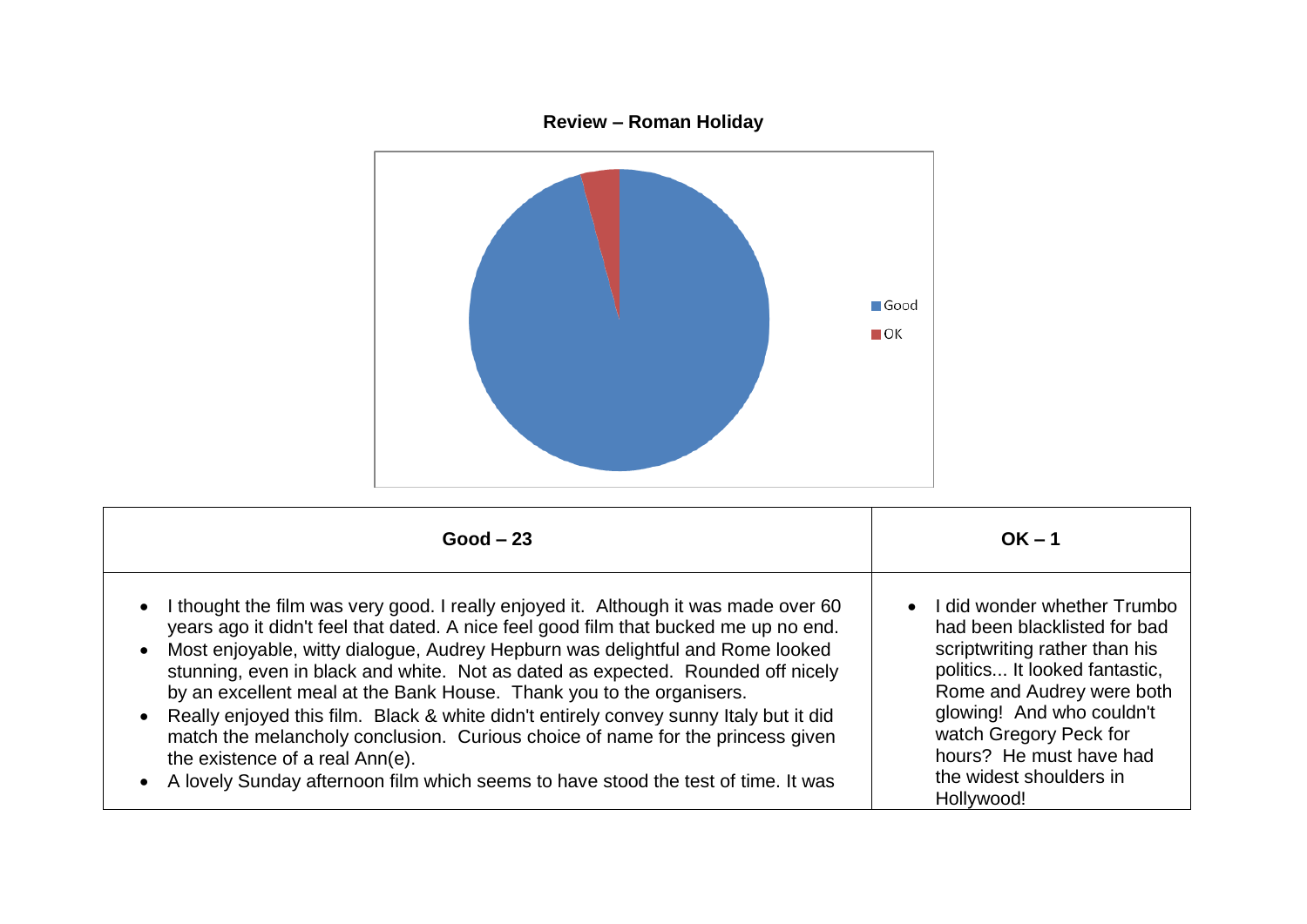nice to have a 'feel good' film which made us laugh. A really nice meal at The Bankhouse, thank you for organising it.

- Very good slapstick was beautifully done.
- I enjoyed Roman Holiday. It was a nice light-hearted film for a dreary January day.
- A classic which has stood the test of time. Even though some attitudes were dated, and, obviously, technology has moved on, the issues of press intrusion, 'living in a bubble', and the idea of duty are still as relevant today as they ever were. Gregory Peck and Audrey Hepburn both have great charm. An ideal choice for a gentle Sunday matinee. Thanks for showing this.
- All 3 of us thought it very good. Atmospheric, and evocative of the time, with 'proper old newspaper hacks' and old-fashioned cameras, etc. Engaging and funny, with a sad ending, - they ought really to have gone off into the sunset together, but that wasn't to be, for so many reasons. You can see a direct parallel between Princess Margaret and Peter Townshend's story. We thought the script was a bit weird and quite weak in places, but it was so entertaining that fact was forgiven. Thank you for organising the supper, it provided a pleasant end to the day.
- I thought it was charming and of its time. It was lovely to see the sights of Rome in the back ground. One wonders if it was made today whether the ending would be the same?
- We thought it was a delightful way to spend the afternoon more of the same, please. It's such a pleasure to see these Classics as they were meant to be seen on the big screen!! Thank you.
- I really enjoyed seeing this film on the big screen. I had seen excerpts on ty, but can't remember seeing the whole film before. Having visited Rome it had added meaning. The acting was so natural. A delightful way to spend a rainy January afternoon.
- A delight!
- I loved it! Thank you for showing it!